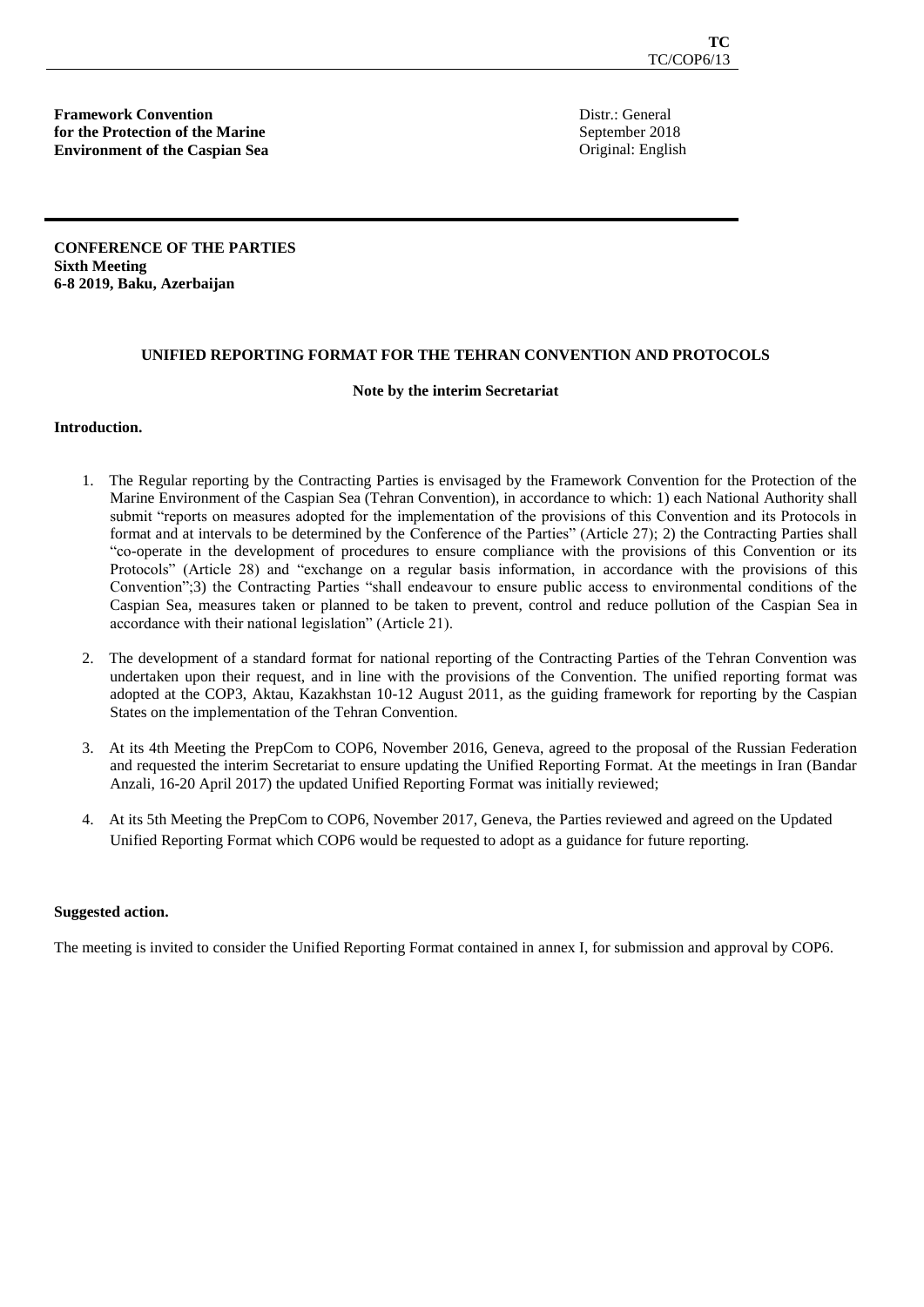## **ANNEX I**

### **FRAMEWORK CONVENTION FOR THE PROTECTION OF THE MARINE ENVIRONMENT OF THE CASPIAN SEA**

## **REPORTING FORMAT**

Moscow 2017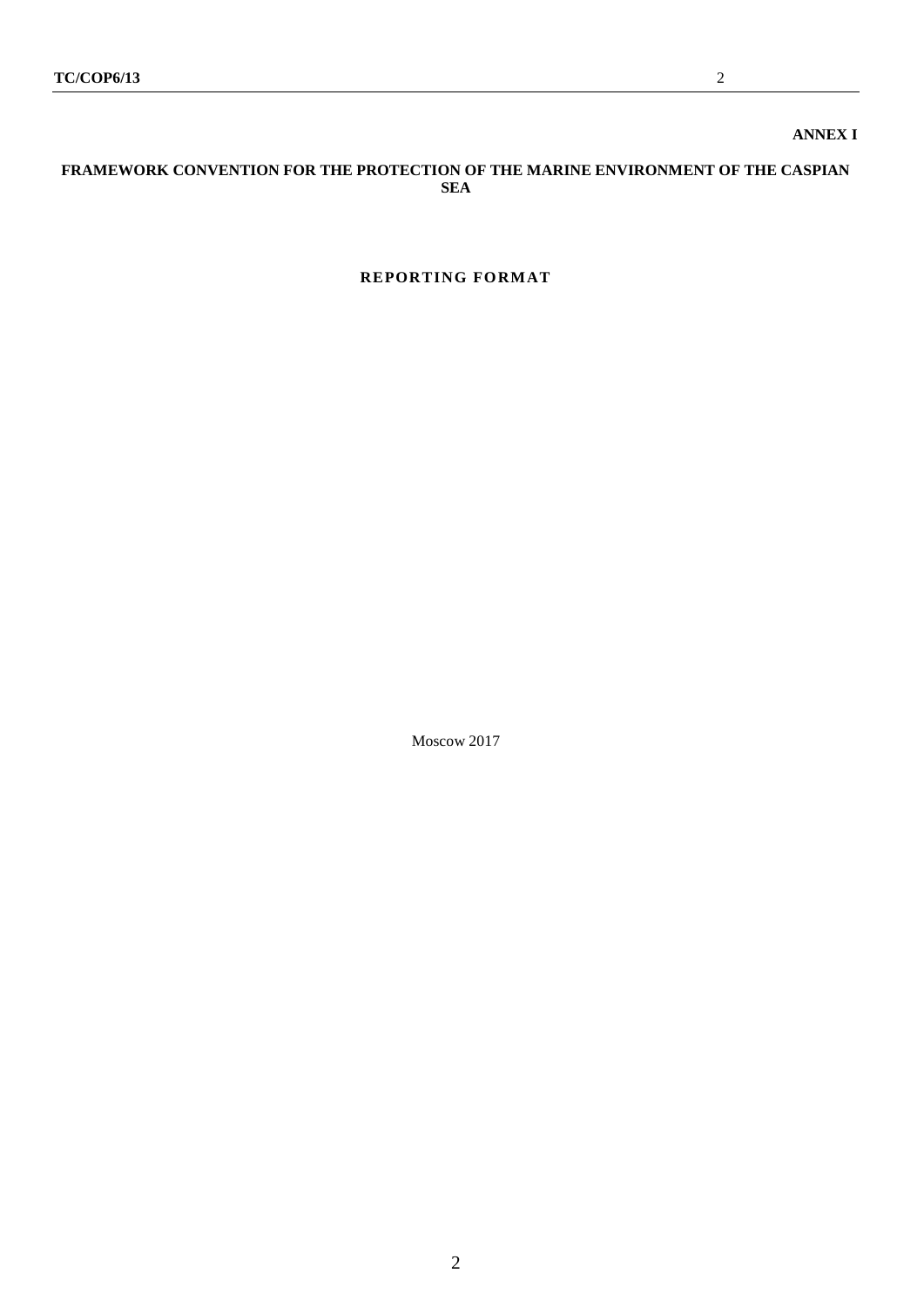## **General Information**

1. Reporting Party

| <b>Contracting Party</b>              |  |
|---------------------------------------|--|
| Reporting period                      |  |
| National Focal Point                  |  |
| Full name of the institution          |  |
| Name of the National Focal Point      |  |
| Mailing address                       |  |
| Tel                                   |  |
| Fax                                   |  |
| Email                                 |  |
| Contact point for the national report |  |
| Full name of the institution          |  |
| Mailing address                       |  |
| Tel                                   |  |
| Fax                                   |  |
| Email                                 |  |
| Signature of the NFP                  |  |
| Date of submission                    |  |

*2. Please list the documents used for the preparation of the national report.*

*3. It is assumed that the volume of the national report should not exceed 50 pages, including possible addenda/annexes.*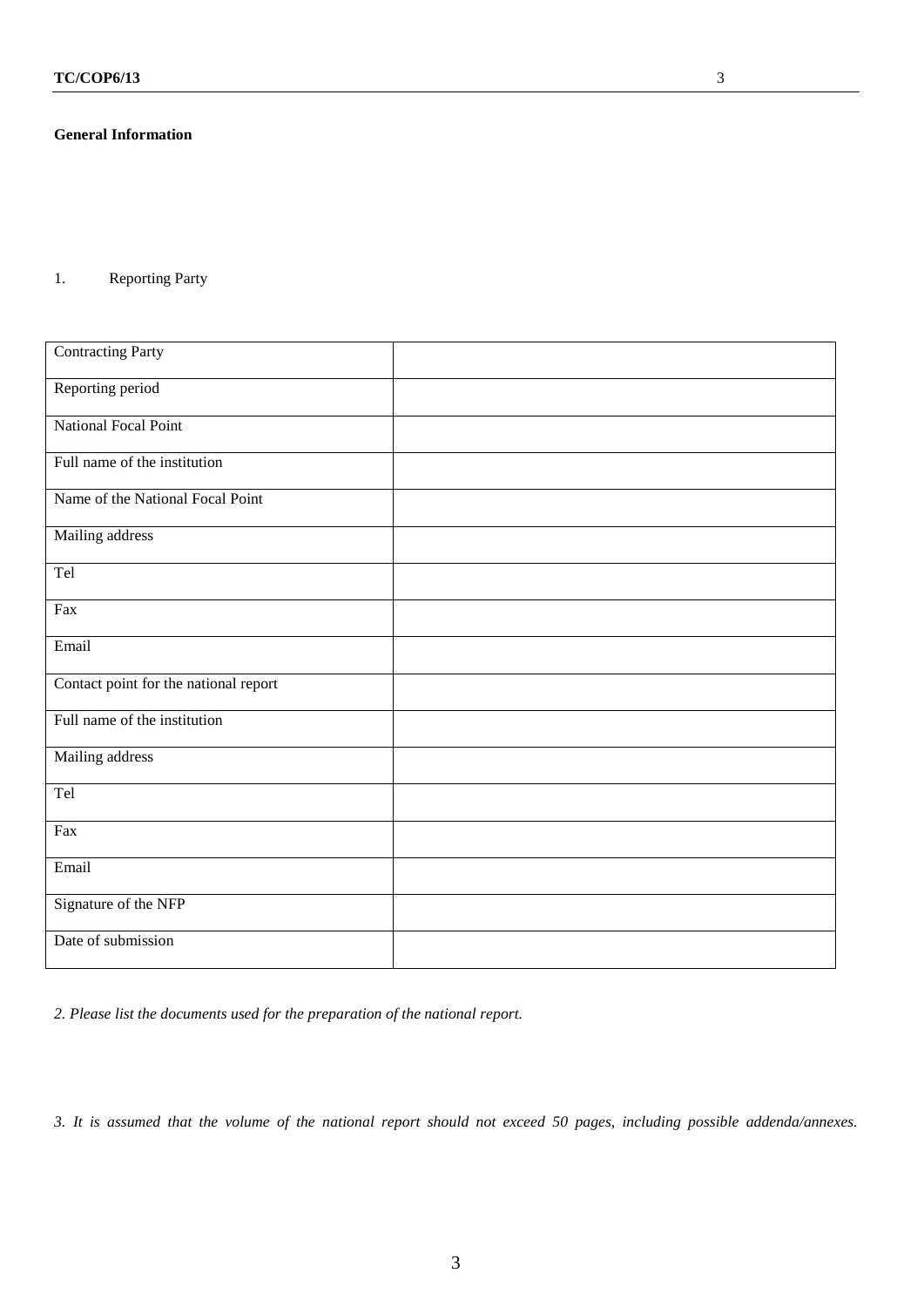# CONTENT OF THE UNIFORM FORMAT FOR REPORTING UNDER THE TEHRAN CONVENTION AND ITS PROTOCOLS

| REVIEW OF ACTIVITIES ON THE IMPLEMENTATION OF THE TEHRAN CONVENTION AND ITS PROTOCOLS PROVISIONS                                                                                             |                                                                        |                                    |
|----------------------------------------------------------------------------------------------------------------------------------------------------------------------------------------------|------------------------------------------------------------------------|------------------------------------|
| The URF-2017 items which are relevant to the provisions of the<br>Tehran Convention and its protocols.                                                                                       | The relevant articles<br>of the Tehran Convention<br>and its protocols | Completing the Contracting Parties |
| $\mathbf{1}$                                                                                                                                                                                 | $\overline{2}$                                                         | $\mathbf{3}$                       |
|                                                                                                                                                                                              | <b>INTRODUCTION</b>                                                    |                                    |
| Information on the country implementation of decisions of the<br>Conferences of the Parties to the Tehran Convention as of the<br>reporting period.                                          |                                                                        |                                    |
|                                                                                                                                                                                              | <b>GENERAL PROVISIONS</b>                                              |                                    |
| a) The country legislative mechanisms of the implementation of the<br>Tehran Convention and its protocols articles, and their changes as<br>of the reporting period.                         |                                                                        |                                    |
| b) Changes in the institutional framework of the national<br>environmental policy related to the protection of the Caspian Sea<br>marine and coastal environment as of the reporting period. |                                                                        |                                    |
| c) Information on the national economic mechanisms which are<br>applied in the country at implementing the Tehran Convention and<br>its protocols provisions as of the reporting period.     |                                                                        |                                    |
|                                                                                                                                                                                              | $\overline{2}$                                                         | 3                                  |
| d) Information on the activities to protect the Caspian Sea marine<br>and coastal environment contained in various plans and programs                                                        |                                                                        |                                    |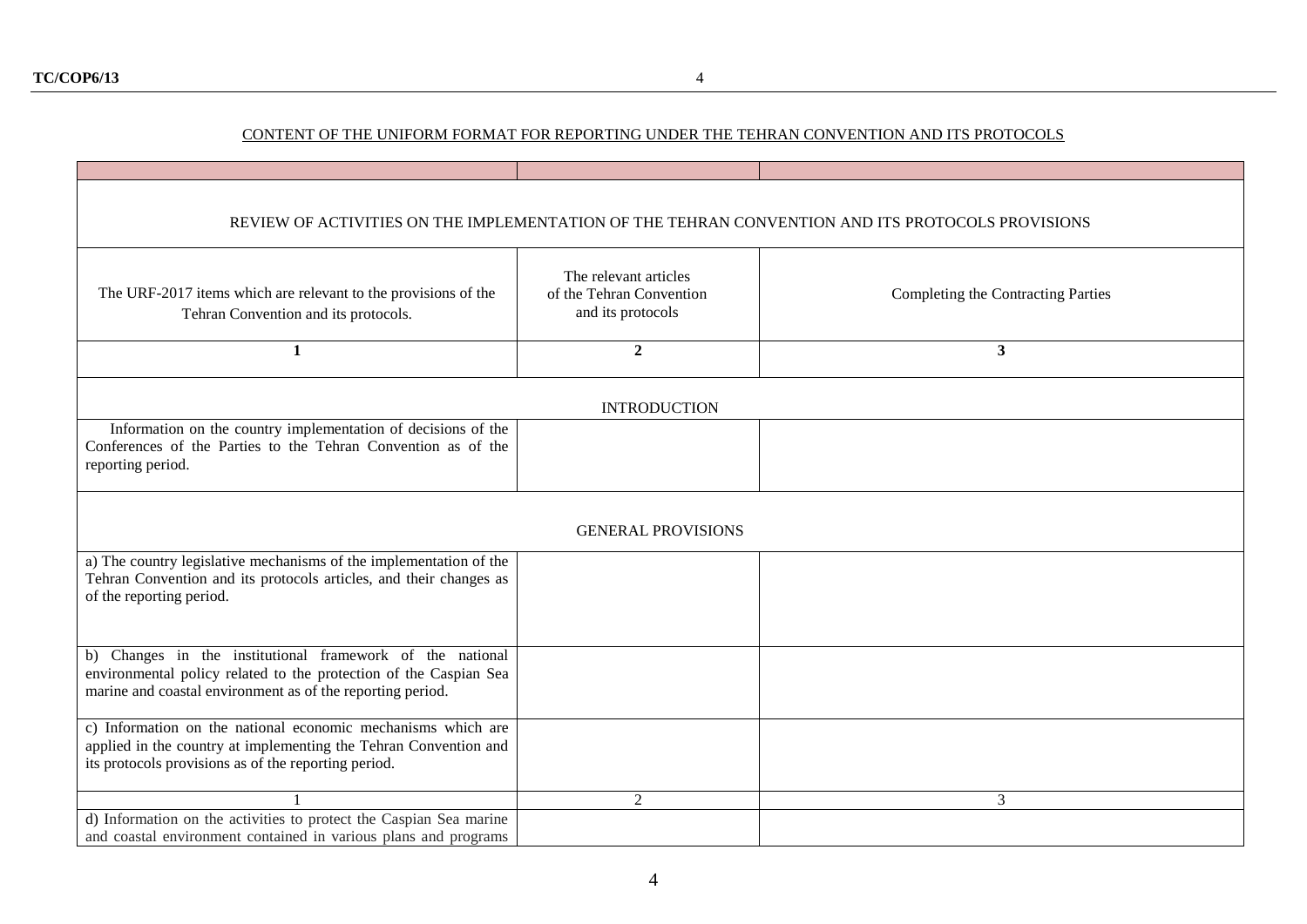| as of the reporting period.                                                                                                                                                                                                                                          |  |
|----------------------------------------------------------------------------------------------------------------------------------------------------------------------------------------------------------------------------------------------------------------------|--|
| e) Information on the country implementation of the Caspian<br>littoral states multilateral agreements in the field of biodiversity<br>conservation, hydrometeorology and others under the Tehran<br>Convention and its protocols during as of the reporting period. |  |
| f) Information on cooperation of the country with the CASPCOM<br>and the Commission on Aquatic Bioresources as of the reporting<br>period.                                                                                                                           |  |
| g) Information on the country activity in the framework of bilateral<br>agreements of the Caspian littoral countries, which is correlated<br>with the activity under the Tehran Convention and its protocols as<br>of the reporting period.                          |  |
| h) Information on the country implementation of international<br>agreements (CBD, UNCCD and the ESPOO Convention), which is<br>correlated with the activity under the Tehran Convention and its<br>protocols as of the reporting period.                             |  |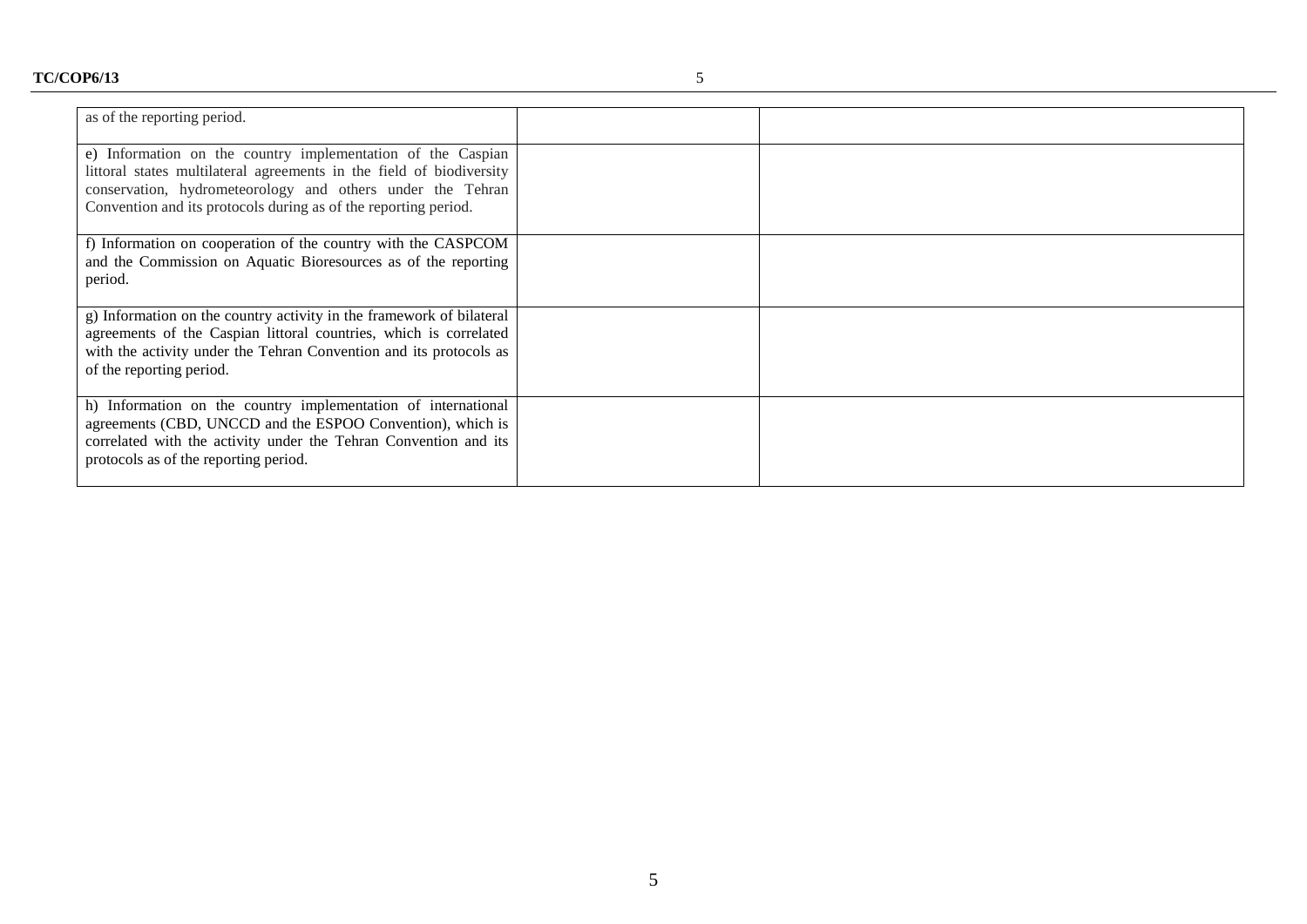| 1. PREVENTION, REDUCTION AND CONTROL OF POLLUTION                                                                                                                                                                                                                                                                                                                                                         |                                                                                            |              |
|-----------------------------------------------------------------------------------------------------------------------------------------------------------------------------------------------------------------------------------------------------------------------------------------------------------------------------------------------------------------------------------------------------------|--------------------------------------------------------------------------------------------|--------------|
| 1.1 Pollution from Land-Based Sources                                                                                                                                                                                                                                                                                                                                                                     |                                                                                            |              |
|                                                                                                                                                                                                                                                                                                                                                                                                           | $\mathbf{2}$                                                                               | $\mathbf{3}$ |
| a) Activities, which are envisaged by the country NCAP and other<br>national plans and programs and are aimed at the reduction or<br>elimination of pollution from land-based sources as of the reporting<br>period.                                                                                                                                                                                      | p. 2 art. 7 Moscow Protocol;<br>section «B» Annex I Moscow<br>Protocol;                    |              |
| (Name of plans and programs, including related activities).                                                                                                                                                                                                                                                                                                                                               | section «B» Annex II Moscow<br>Protocol;                                                   |              |
| b) The country legislation in the field of the prevention of the<br>Caspian Sea pollution from land-based sources, and changes to it as<br>of the reporting period.<br>(Brief description of the legislation and changes to it).                                                                                                                                                                          | p. 1 art. 7 Tehran Convention;<br>pp. «f», p. 2, art. 4 Moscow<br>Protocol;                |              |
| c) Data and information on availability in the country of<br>warehouses, landfills, dumps, solid domestic wastes and oil<br>extraction waste sites, that do not meet environmental requirements,<br>as well as about conservation and elimination of land-based sources<br>of pollution as of the reporting period.<br>(Wherever possible provide data on dynamics as of the preceding<br><i>period</i> ) | pp. «h» p. 2 art. 7 Tehran<br>Convention;<br>p. 3 section «A» Annex I Moscow<br>Protocol;  |              |
| d) Changes in the country system/procedure of obtaining                                                                                                                                                                                                                                                                                                                                                   | pp. «b» p. 2 art. 7 Tehran                                                                 |              |
| licenses/permits for wastewater discharges to prevent, reduce and<br>control pollution from land-based sources as of the reporting<br>period.                                                                                                                                                                                                                                                             | Convention;<br>Preamble, Annex IV Moscow<br>Protocol;                                      |              |
| e) Information on volumes of untreated (polluted) wastewater<br>discharge, and trends in changing of volumes of polluted<br>wastewater discharges in the country in comparison with the<br>previous reporting period.                                                                                                                                                                                     | pp. «e» p. 2 art. 7 Tehran<br>Convention;<br>p. 3, section «A» Annex I Moscow<br>Protocol; |              |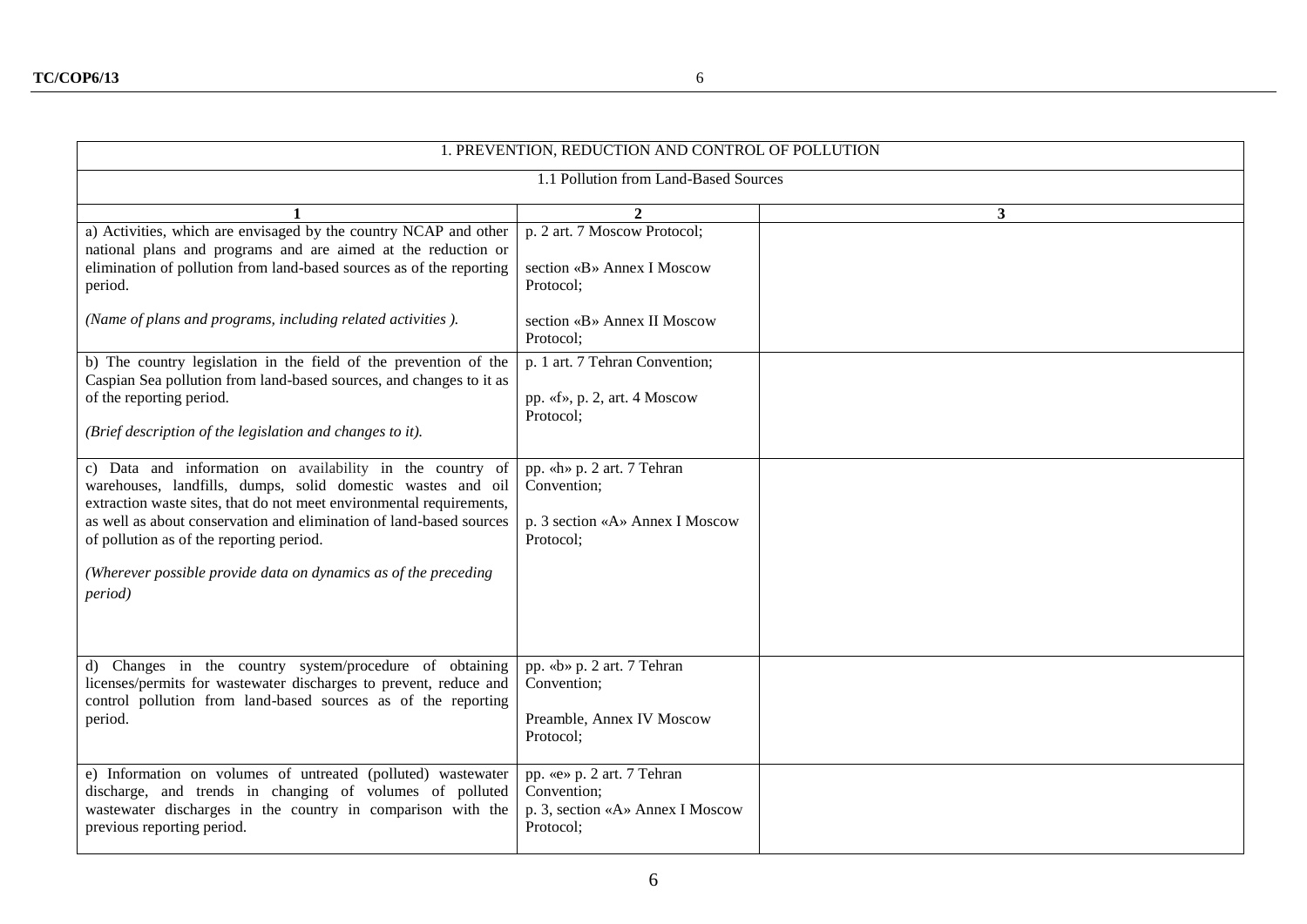| f) Information of the availability of treatment facilities and a brief<br>description of the wastewater discharges control system in the<br>country as of the reporting period.<br>(Provide information on specific wastewater treatment enterprises<br>and a brief characteristic of the production control, no more than<br>$1.5$ pages). | pp. «e» p. 2 art. 7 Tehran<br>Convention                           |              |
|---------------------------------------------------------------------------------------------------------------------------------------------------------------------------------------------------------------------------------------------------------------------------------------------------------------------------------------------|--------------------------------------------------------------------|--------------|
| g) Information and data on emissions of pollutants from scattered<br>sources in the country as of the reporting period.                                                                                                                                                                                                                     | pp. «a» art. 3 Moscow Protocol;<br>p. 1, 3 art. 7 Moscow Protocol; |              |
| (Specify point sources and provide, if possible, data and the                                                                                                                                                                                                                                                                               |                                                                    |              |
| dynamics of the pollutant emissions into the atmospheric air).                                                                                                                                                                                                                                                                              | p. 1, art. 8 Moscow Protocol;                                      |              |
|                                                                                                                                                                                                                                                                                                                                             | p. 1, section «B» Annex II Moscow<br>Protocol;                     |              |
| h) Changes in the regular inspection and supervision system that<br>regulates emissions into the environment in the country as of the<br>reporting period.                                                                                                                                                                                  | p. 4 art. 7 Moscow Protocol;                                       |              |
| (Characterize in brief the control/supervisory and permitting<br>activities, no more than 1-2 pages)                                                                                                                                                                                                                                        |                                                                    |              |
|                                                                                                                                                                                                                                                                                                                                             |                                                                    |              |
| i) Information on the application of best available technologies to<br>reduce emissions and discharges of pollutants in the country as of<br>the reporting period.                                                                                                                                                                          | pp. «a», p.2 art. 7 Tehran<br>Convention;                          |              |
| (Briefly describe the legal and institutional mechanisms for the use                                                                                                                                                                                                                                                                        | pp. «c», p.2 art. 5 Moscow<br>Protocol:                            |              |
| of BAT, no more than 1 page).                                                                                                                                                                                                                                                                                                               | Pleamble, Annex V Moscow<br>Protocol;                              |              |
|                                                                                                                                                                                                                                                                                                                                             | 1.2 Pollution from Seabed Activities                               |              |
|                                                                                                                                                                                                                                                                                                                                             | $\mathbf{2}$                                                       | $\mathbf{3}$ |
| a) Information on the country legislation governing activity on the<br>Caspian seabed to prevent, reduce and control the Sea pollution                                                                                                                                                                                                      | art. 8 Tehran Convention;                                          |              |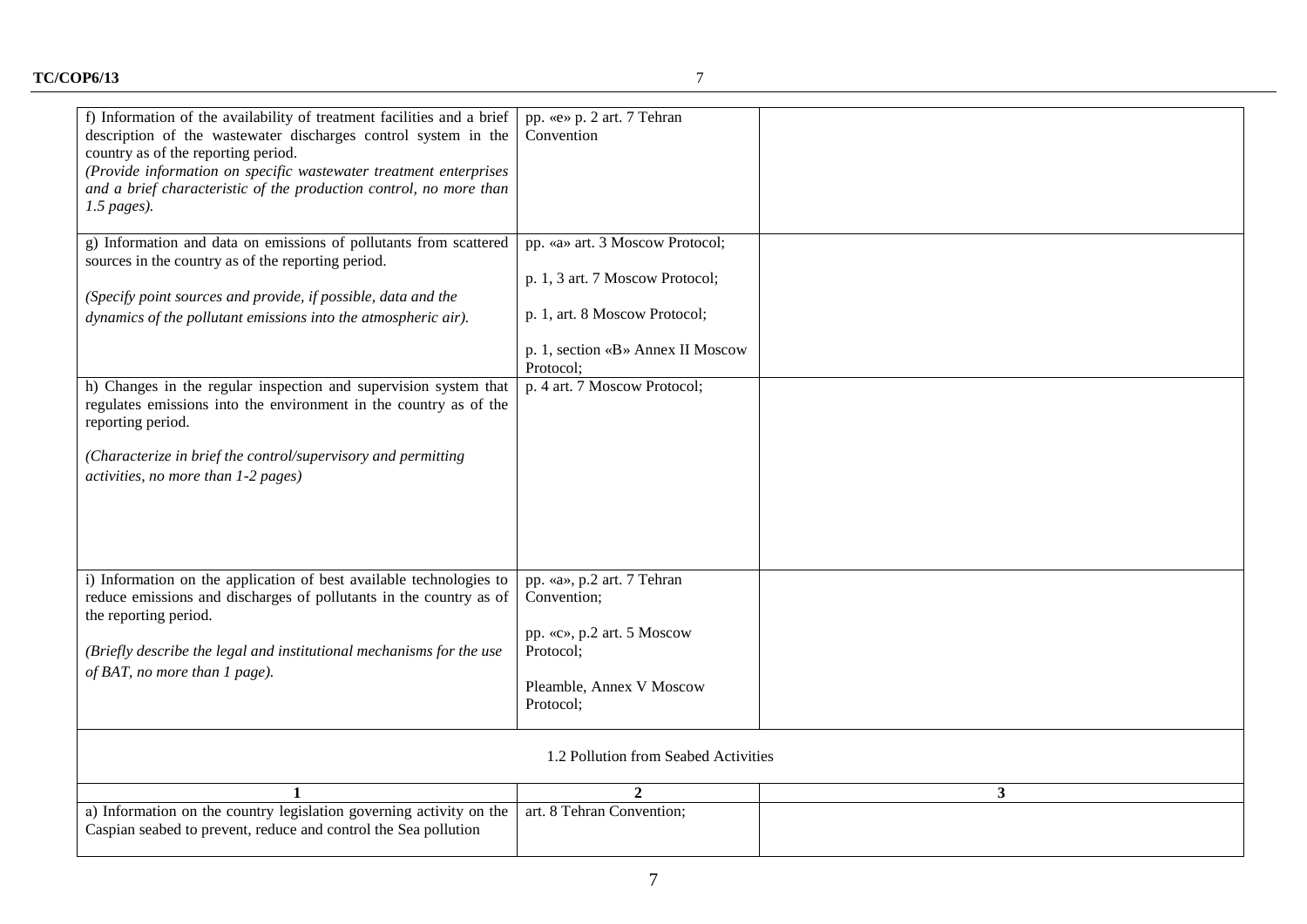| (Brief description of the legislation, no more than 1 page).                                                                                                                                                                                                                                       |                            |              |
|----------------------------------------------------------------------------------------------------------------------------------------------------------------------------------------------------------------------------------------------------------------------------------------------------|----------------------------|--------------|
|                                                                                                                                                                                                                                                                                                    |                            |              |
| b) Information on the measures, which are taken by the country, to<br>ensure safety of the activity on the Caspian seabed (the laying of<br>pipelines, underwater excavation activity, the dismantling of<br>various installations, construction and exploitation of artificial<br>islands, etc.). | art. 8 Tehran Convention;  |              |
| (Provide, wherever possible, examples of the relevant activities and                                                                                                                                                                                                                               |                            |              |
| a list of measures related to ecological safety of this activity)                                                                                                                                                                                                                                  |                            |              |
|                                                                                                                                                                                                                                                                                                    |                            |              |
|                                                                                                                                                                                                                                                                                                    |                            |              |
|                                                                                                                                                                                                                                                                                                    | 1.3 Pollution from Vessels |              |
|                                                                                                                                                                                                                                                                                                    |                            |              |
| 1                                                                                                                                                                                                                                                                                                  | $\overline{2}$             | $\mathbf{3}$ |
| a) The legislative instruments adopted in the country by analogy<br>with international agreements, and respective amendments thereto<br>to prevent, reduce and control pollution from vessels as of the<br>reporting period.                                                                       | art. 9 Tehran Convention;  |              |
| (List of legislative acts).                                                                                                                                                                                                                                                                        |                            |              |
| b) Information on measures, which are undertaken in the country to<br>mitigate pollution related to the shipping and shipping routes.                                                                                                                                                              | art. 9 Tehran Convention;  |              |
| c) Availability in the country of port waste management plans and<br>of enterprises for receiving and processing wastes from vessels in<br>the Caspian Sea.                                                                                                                                        | art. 9 Tehran Convention;  |              |
| (Name of plans and programs, including the relevant activities).                                                                                                                                                                                                                                   |                            |              |
| 1.4 Pollution Caused by Dumping                                                                                                                                                                                                                                                                    |                            |              |
|                                                                                                                                                                                                                                                                                                    | $\overline{2}$             | 3            |
| a) The country legislation governing the ban on dumping of wastes $\vert p. 1 \text{ art. } 10 \text{ Tehran Convention};$                                                                                                                                                                         |                            |              |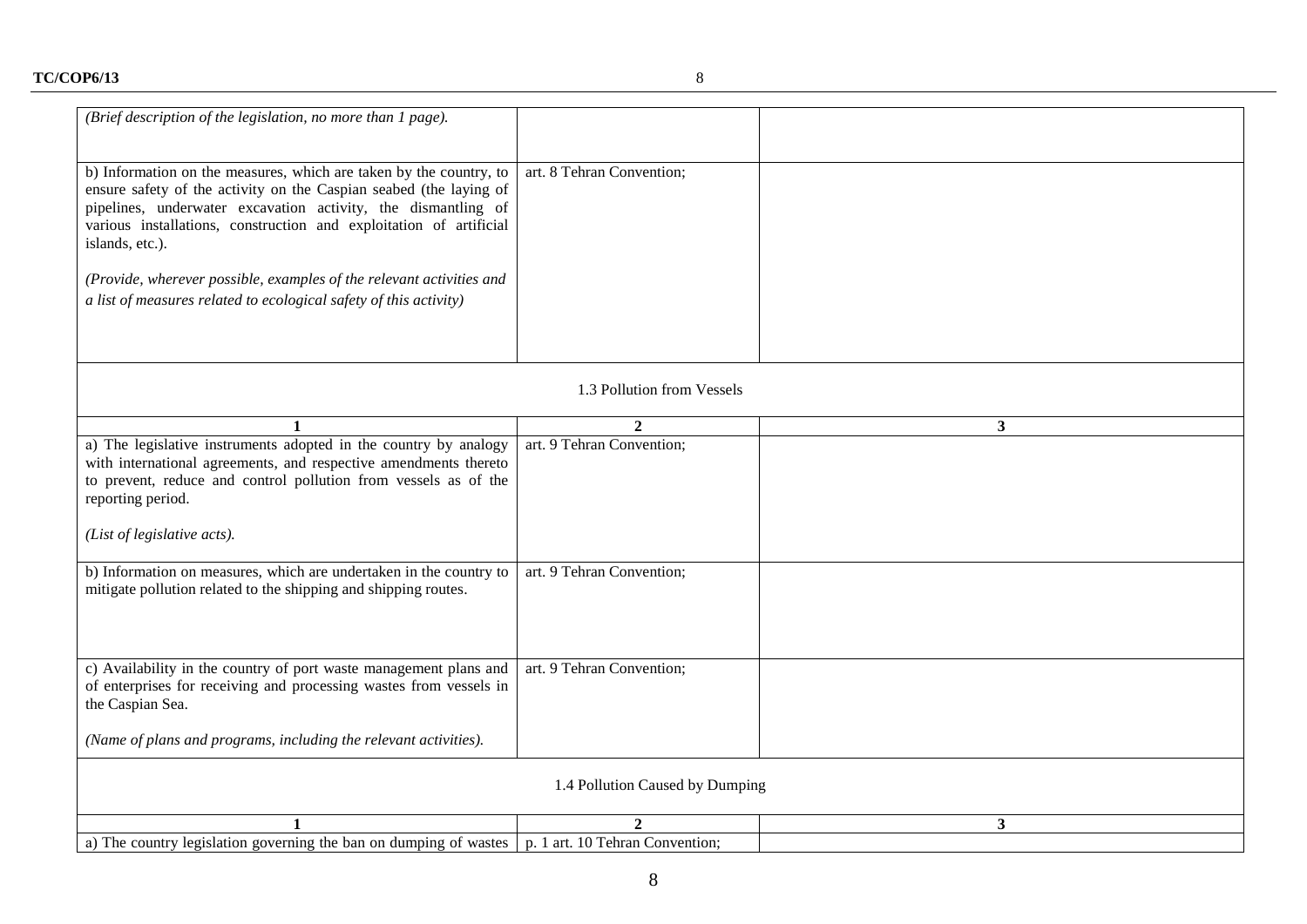# **TC/COP6/13** 9

| or other matter from vessels in the Caspian Sea as of the reporting<br>period.                                    |                                  |  |
|-------------------------------------------------------------------------------------------------------------------|----------------------------------|--|
| (Brief description of the legislation).                                                                           |                                  |  |
| b) Information on the country rules regulating prevention of<br>pollution caused by dumping at vessels operating. | p. 1 art. 10 Tehran Convention;  |  |
|                                                                                                                   | 1.5 Pollution caused by oil      |  |
| a) Information on the current activities of oil companies in the                                                  | section «A» and «B» Annex I      |  |
| country, including these related to suspended wells, environmental                                                | Moscow Protocol;                 |  |
| safety of off-shore exploration, production, refining and                                                         |                                  |  |
| transportation of hydrocarbons in the Caspian Sea.                                                                |                                  |  |
| (no more than $1.5-2$ pages)                                                                                      |                                  |  |
|                                                                                                                   |                                  |  |
|                                                                                                                   |                                  |  |
| b) The country legislation as of the reporting period, regulating the                                             | p. 2 art. 9 Moscow Protocol;     |  |
| oil companies activities, the petroleum and chemical enterprises                                                  |                                  |  |
| activities on the coastal-marine territories to prevent, control and                                              |                                  |  |
| reduce the level of the Caspian Sea oil pollution.                                                                |                                  |  |
|                                                                                                                   |                                  |  |
| (Brief description of the legislation).                                                                           |                                  |  |
|                                                                                                                   |                                  |  |
|                                                                                                                   |                                  |  |
| d) Availability of the country special environmental fishery                                                      | p. «b» art. 6 Ashgabat Protocol; |  |
| requirements related to the development and production of                                                         |                                  |  |
| hydrocarbons.                                                                                                     |                                  |  |
| (Provide brief clarifications for this issue).                                                                    |                                  |  |
|                                                                                                                   |                                  |  |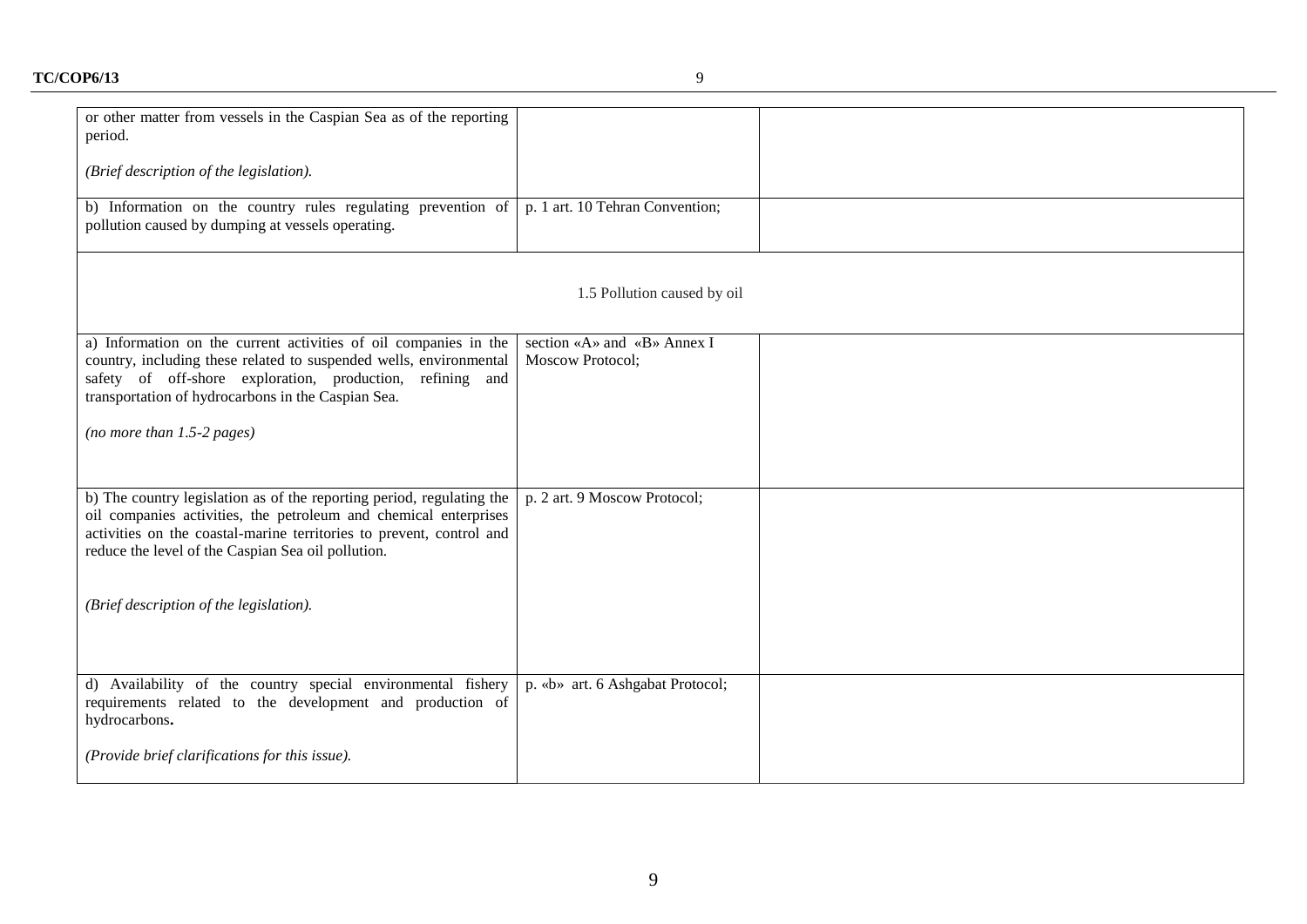┯

 $\overline{\phantom{0}}$ 

| b) Measures, taken by the country as of the reporting period, to<br>eliminate pollution of the marine environment and the coastal areas<br>from oil contaminated lands that may be affected by flooding. | p. 2 art. 9 Moscow Protocol;              |   |
|----------------------------------------------------------------------------------------------------------------------------------------------------------------------------------------------------------|-------------------------------------------|---|
| e) Activities on the control of oil pollution sources that have a                                                                                                                                        | p. «j» art. 5 Ashgabat Protocol;          |   |
| negative impact on biodiversity, including habitats and species,<br>which is carried out by the country as of the reporting period.                                                                      | p. «b» art. 6 Ashgabat Protocol;          |   |
|                                                                                                                                                                                                          |                                           |   |
| (Provide a list of activities).<br>f) Information on the availability of modern scientific research in                                                                                                   | Preamble, art. 20 Tehran                  |   |
| the country, including ichthyological and toxicological studies,                                                                                                                                         | Convention;                               |   |
| related to the impact of oil field development and pipeline                                                                                                                                              |                                           |   |
| transportation on biodiversity and marine bioresources status, and<br>on the accumulation of hydrocarbons in the tissues and organs of                                                                   | p. 1 art. 6 Ashgabat Protocol;            |   |
| fish-indicators of the Caspian habitat status.                                                                                                                                                           |                                           |   |
| (Provide data about the specific research in the said areas).                                                                                                                                            |                                           |   |
|                                                                                                                                                                                                          |                                           |   |
|                                                                                                                                                                                                          | 1.6 Pollution from Other Human Activities |   |
|                                                                                                                                                                                                          | $\mathbf{2}$                              | 3 |
| a) The current legislative basis of and experience gained from                                                                                                                                           | art. 11 Tehran Convention;                |   |
| measures to prevent, reduce and control pollution caused by the<br>effects of the Sea level fluctuations, land reclamation and associated                                                                |                                           |   |
| coastal dredging and construction of dams.                                                                                                                                                               |                                           |   |
| (Brief description of the legislation)                                                                                                                                                                   |                                           |   |
| 6) Information on the country programs that envisage measures to                                                                                                                                         | p. 1 art. 11 Tehran Convention;           |   |
| reduce pollution caused by the land reclamation, and agricultural<br>programs, which include measures to minimize pollution of the                                                                       |                                           |   |
| coastal and marine areas of the Caspian Sea.                                                                                                                                                             | p. 2 art. 8 Moscow Protocol;              |   |
|                                                                                                                                                                                                          |                                           |   |
| (Name of programs/plans which envisage the mentioned measures<br>and their brief description).                                                                                                           |                                           |   |
|                                                                                                                                                                                                          |                                           |   |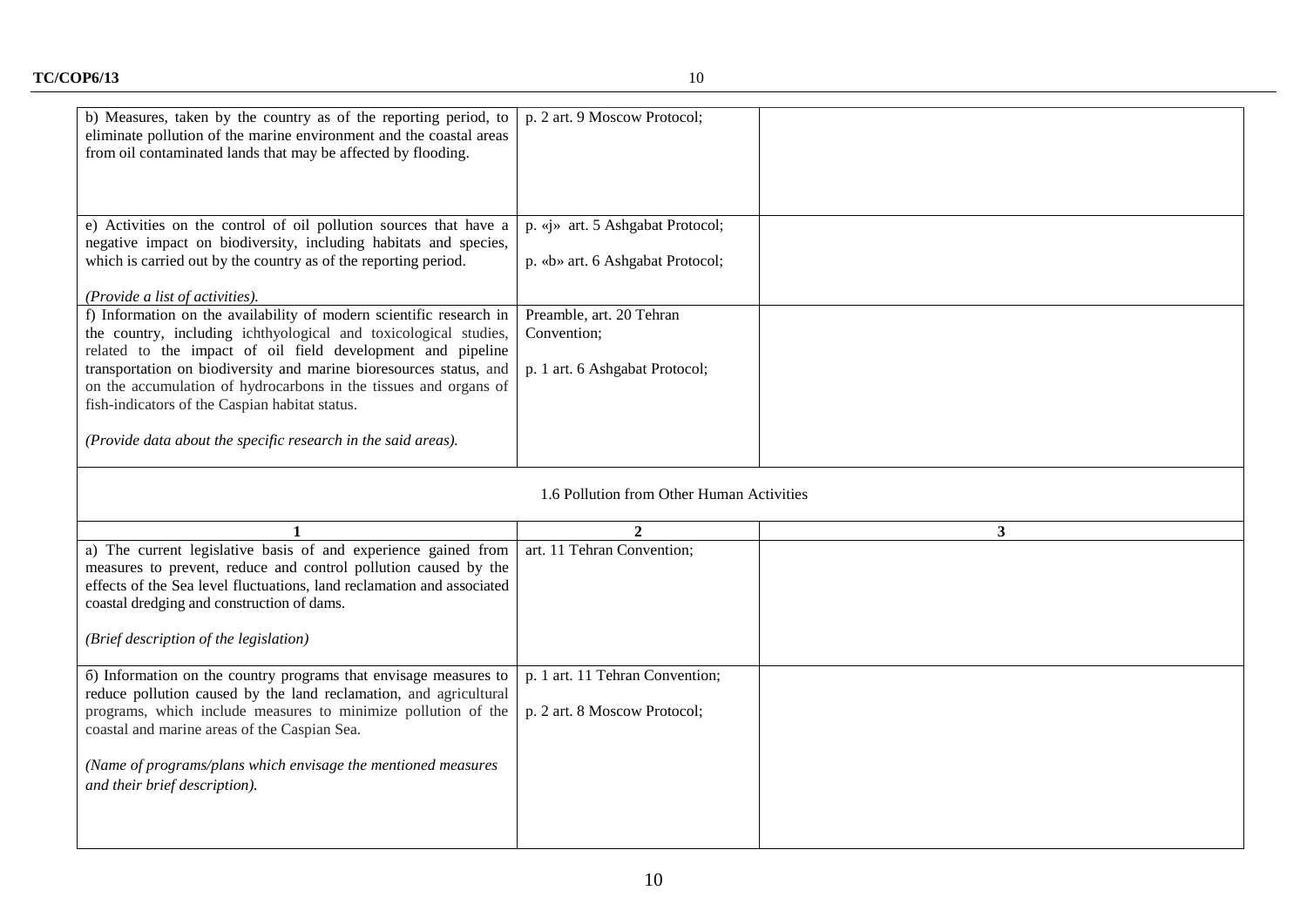| 1.7 Prevention of introduction, control and combating of invasive alien species                                                                                                                                                                                                                |                                                                |  |
|------------------------------------------------------------------------------------------------------------------------------------------------------------------------------------------------------------------------------------------------------------------------------------------------|----------------------------------------------------------------|--|
| a) The country legislative regulation of alien species introduction<br>into the Caspian Sea, including prevention/control of introduction<br>of alien species with ballast waters and/or via other ways.                                                                                       | art. 12 Tehran Convention;<br>p. «a» art. 7 Ashgabat Protocol; |  |
| b) Availability of the country institutions exercising control of alien<br>species introduction with ballast water.                                                                                                                                                                            |                                                                |  |
| (A list of organizations which perform this control and the relevant<br>explanation).                                                                                                                                                                                                          |                                                                |  |
| c) Availability in the country of a system of quarantine measures<br>for economically significant invasive species, including these for<br>fisheries.                                                                                                                                          | p. «a» art. 7 Ashgabat Protocol;                               |  |
| (Provide clarification).                                                                                                                                                                                                                                                                       |                                                                |  |
| d) Activities (meetings, conferences) held in the country to study<br>alien species introduced into the Caspian Sea, the risks posed by<br>them and the invasion ways as of the reporting period.                                                                                              | art. 12 Tehran Convention;<br>p. «b» art. 7 Ashgabat Protocol; |  |
|                                                                                                                                                                                                                                                                                                | 3                                                              |  |
| e) Proposals of the country on the development and implementation<br>of the Regional Caspian Sea Action Plan for the species which are<br>identified as invasive.                                                                                                                              | p. «b» art. 7 Ashgabat Protocol;                               |  |
| 1.8 Environmental Emergencies                                                                                                                                                                                                                                                                  |                                                                |  |
| a) Availability of the country legislative instruments as of the<br>reporting period regarding the protection of people and the Caspian<br>Sea marine environment from natural and anthropogenic disasters.<br>(A list of legislative acts and changes to them as of the reporting<br>period). | p. 1 art. 13 Tehran Convention;                                |  |
| b) Information on the country system of operational response to oil<br>pollution and the relevant national authorities dealing with the                                                                                                                                                        | p. 1 art. 5 and p. 1 art. 8 Aktau<br>Protocol;                 |  |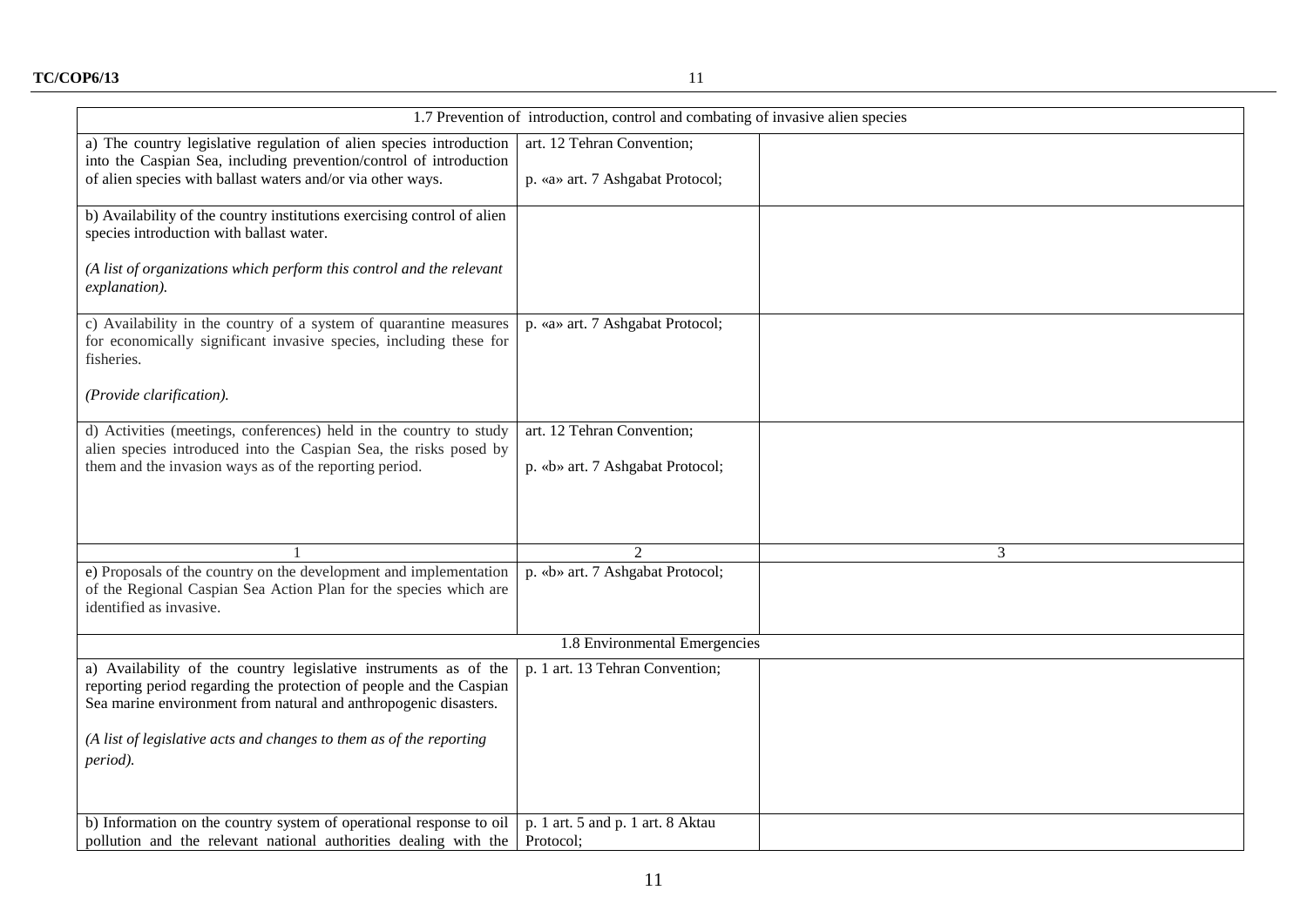| protection of people and the Caspian Sea marine environment from<br>consequences of natural disasters or accidents as of the reporting<br>period.<br>(Changes as of the reporting period).                                                                                                                                                                                                       |                                                                                           |  |
|--------------------------------------------------------------------------------------------------------------------------------------------------------------------------------------------------------------------------------------------------------------------------------------------------------------------------------------------------------------------------------------------------|-------------------------------------------------------------------------------------------|--|
| c) Information on technologies, which are applied in the country, to<br>minimizing damage from emergencies in the coastal and marine<br>environment of the Caspian Sea.                                                                                                                                                                                                                          | p. «b» art. 6 Aktau Protocol;                                                             |  |
| d) Availability of the country legislative and other instruments<br>which regulate an early warning system for industrial accidents and<br>environmental emergencies as of the reporting period.<br>(Brief description of early warning systems).                                                                                                                                                | p. 3 art. 13 Tehran Convention;<br>p. «c» art. 17 Ashgabat Protocol;                      |  |
| e). Availability of a unified system of the training of the population<br>and exercises in the field of emergencies related to oil spill.<br>(Brief information about the system).                                                                                                                                                                                                               | p. 4 art. 13 Tehran Convention;<br>p. 4 art. 5 Aktau Protocol;                            |  |
| f) Availability of national contingency plans for combating oil<br>pollution of the Caspian Sea, including maps of vulnerable<br>resources and environmentally sensitive areas, as well as activity to<br>minimize damage to protected areas in the country as of the<br>reporting period.<br>(Brief information on the environmentally sensitive areas<br>integration into the national plans). | p. 2 art. 5 Aktau Protocol;<br>art. 9 Aktau Protocol;<br>p. «h» art. 5 Ashgabat Protocol; |  |
| g) A list of incidents that took place in the country during the<br>reporting period for which response measures were taken.                                                                                                                                                                                                                                                                     | p. 1 art. 4 and p. «c» art. 6 Aktau<br>Protocol;                                          |  |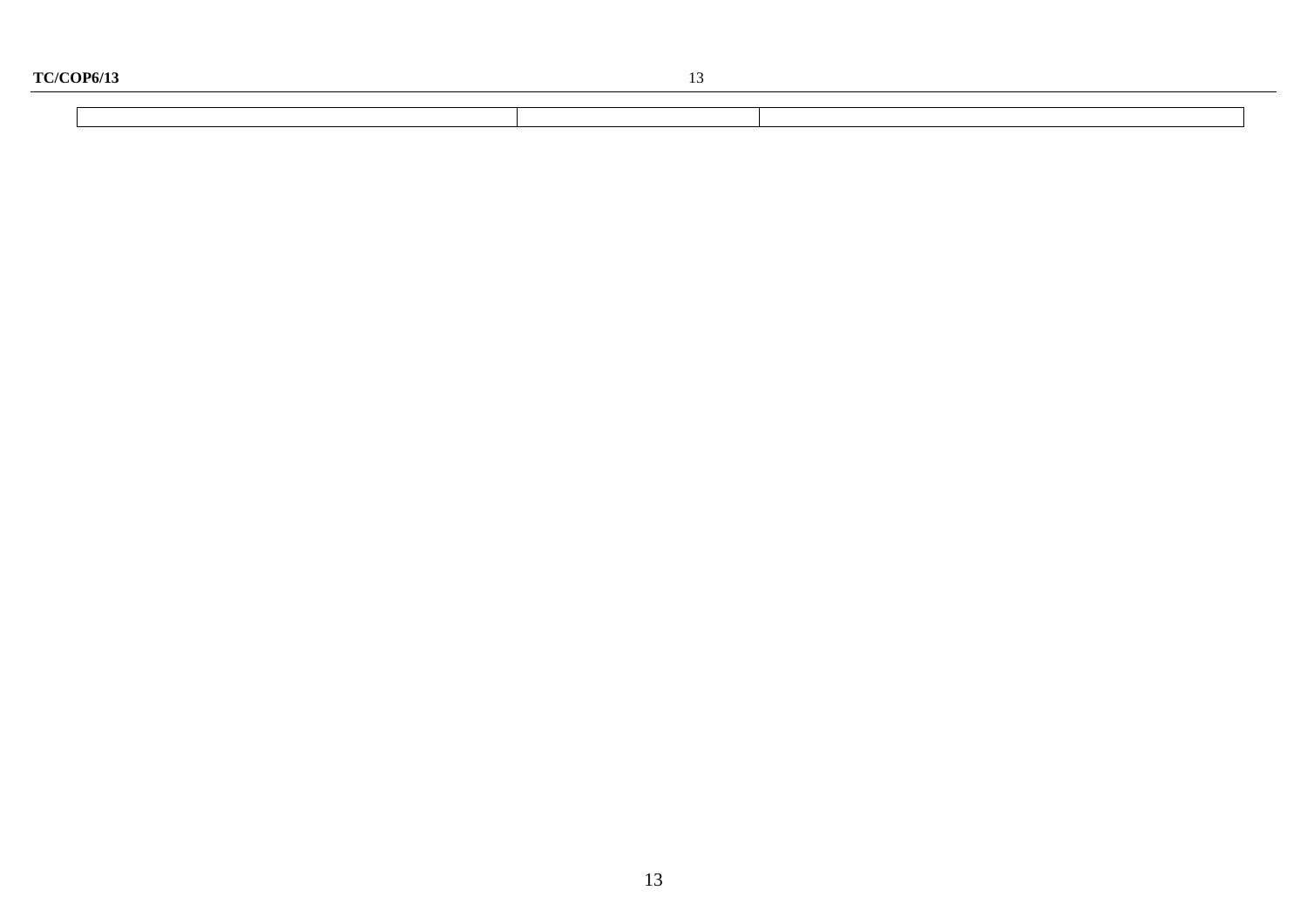| 2. PROTECTION, PRESERVATION AND RESTORATION OF THE MARINE ENVIRONMENT                                                                                                                                                                                                                                                          |                                                                                                         |                |
|--------------------------------------------------------------------------------------------------------------------------------------------------------------------------------------------------------------------------------------------------------------------------------------------------------------------------------|---------------------------------------------------------------------------------------------------------|----------------|
| 2.1 Protection, Preservation, Restoration and Rational Use of Biological Resources                                                                                                                                                                                                                                             |                                                                                                         |                |
|                                                                                                                                                                                                                                                                                                                                | $\mathbf{2}$                                                                                            | 3 <sup>1</sup> |
| a) The country information, as of the reporting period on the<br>scientific organizations, which are occupied with study and<br>assessment of the Caspian Sea biological resources status.<br>(A list of scientific organizations).                                                                                            | p. 1 art. 14 Tehran Convention;<br>p. «a» art. 17 Ashgabat Protocol;<br>p. 2 art. 16 Ashgabat Protocol; |                |
| b) The country information on the Caspian Sea biological resources<br>status, including major commercial species and the key species-<br>indicators of the ecosystem status, and their status trends in<br>comparison with the previous period.<br>(Wherever possible provide data on dynamics as of the preceding<br>period.) | pp. «a», p.1 art. 14 Tehran<br>Convention;<br>Preamble art. 2 Ashgabat Protocol;                        |                |
| c) Data on amounts of fry release into the Caspian Sea by the<br>fishery enterprises of the country as of the reporting period.<br>(Wherever possible provide the relevant data and the dynamics of<br>changes as of the reporting period).                                                                                    | pp. «b», p.1 art. 14 Tehran<br>Convention;                                                              |                |
| d) Information of the relevant scientific studies related to the<br>methodology and risks of artificial reproduction of sturgeons and<br>other Caspian species as of the reporting period.                                                                                                                                     | pp. «b», p.1 art. 14 Tehran<br>Convention;                                                              |                |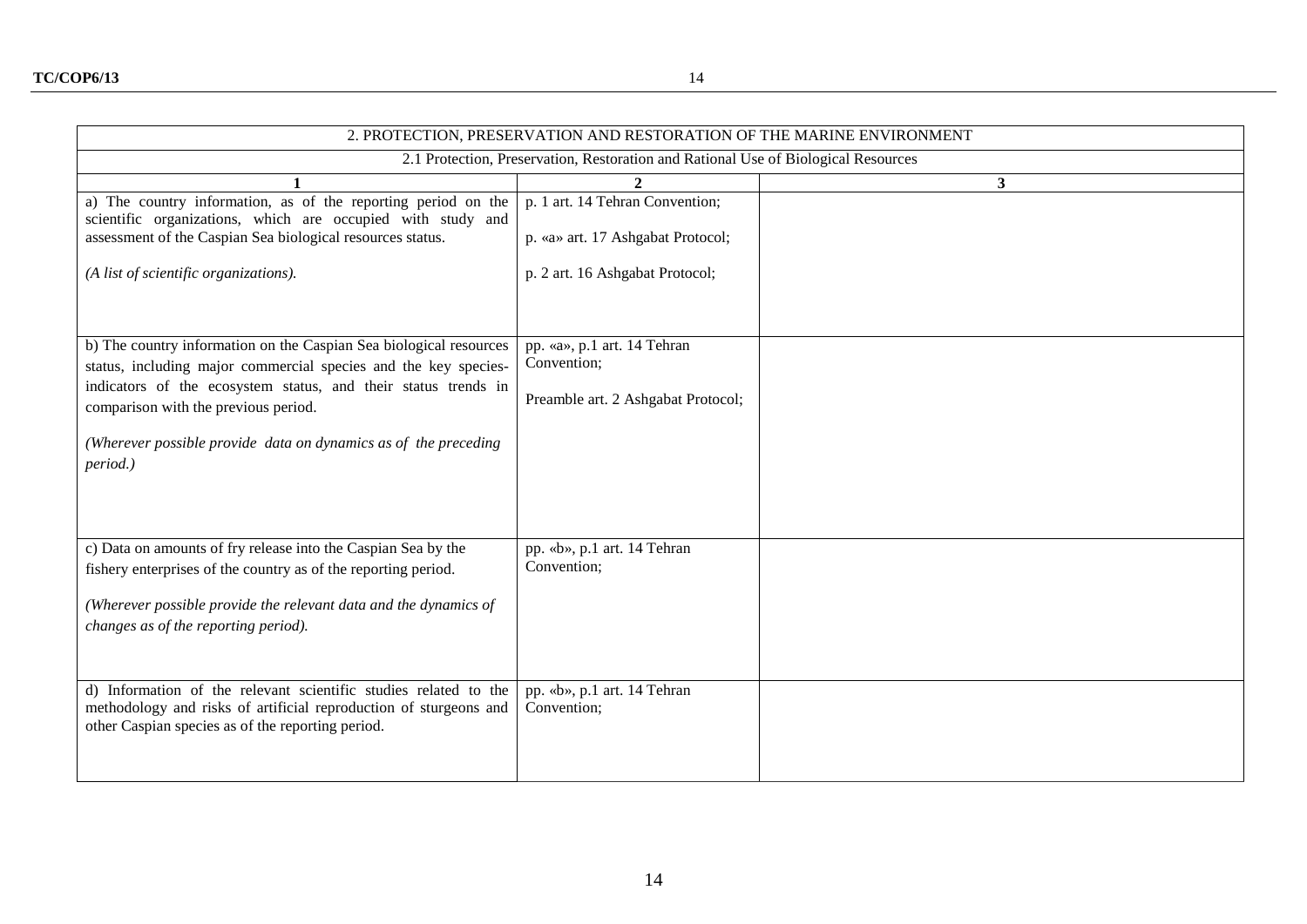| e) Information on measures which are proposed by the country to<br>maintain and restore the commercially valuable species.                                                                                                                                                                  | pp. «c», p.1 art. 14 Tehran<br>Convention;                                       |                |
|---------------------------------------------------------------------------------------------------------------------------------------------------------------------------------------------------------------------------------------------------------------------------------------------|----------------------------------------------------------------------------------|----------------|
|                                                                                                                                                                                                                                                                                             | p. «f», art. 6, Ashgabat Protocol                                                |                |
|                                                                                                                                                                                                                                                                                             | pp. «f», p.1 art. 10 Ashgabat<br>Protocol;                                       |                |
| f) Legal and administrative measures, implemented in the country<br>as of the reporting period, to establish the allowable catches<br>amounts, catchments control, as well as to prevent and counteract                                                                                     | pp. «a» and pp. «c» p.1 art. 14<br>Tehran Convention;                            |                |
| the illegal catchment of the Caspian Sea biological resources.                                                                                                                                                                                                                              | p. «e» art. 5 Ashgabat Protocol;                                                 |                |
|                                                                                                                                                                                                                                                                                             | pp. «f» p.1 art. 10 Ashgabat<br>Protocol;                                        |                |
|                                                                                                                                                                                                                                                                                             |                                                                                  |                |
| g) Measures undertaken by the country to conserve the Caspian<br>sturgeons natural spawning grounds, including characteristics of<br>spawning areas, and the effectiveness of these measures.                                                                                               | pp. «b» p.1 art. 14 Tehran<br>Convention;<br>pp. «f» p.2 art. 4 Moscow Protocol; |                |
| h) The country legislative and other mechanisms of the application<br>of selective methods and fishing techniques that minimize losses at<br>catching commercial species as of the reporting period.                                                                                        | pp. «d» p.1 art. 14 Tehran<br>Convention;                                        |                |
| 2.2. Conservation of biodiversity and protection, preservation and restoration of endemic, rare and endangered biological species                                                                                                                                                           |                                                                                  |                |
| $\mathbf{1}$                                                                                                                                                                                                                                                                                | $\boldsymbol{2}$                                                                 | 3 <sup>1</sup> |
| a) Information about the country activities on the implementation of<br>the CBD Strategic Plan for the Conservation and Sustainable Use<br>of Biodiversity for 2011-2020 and Aichi Targets in regard to in the<br>context of the Tehran convention and the Ashgabat protocol<br>provisions. | Preamble Ashgabat Protocol;                                                      |                |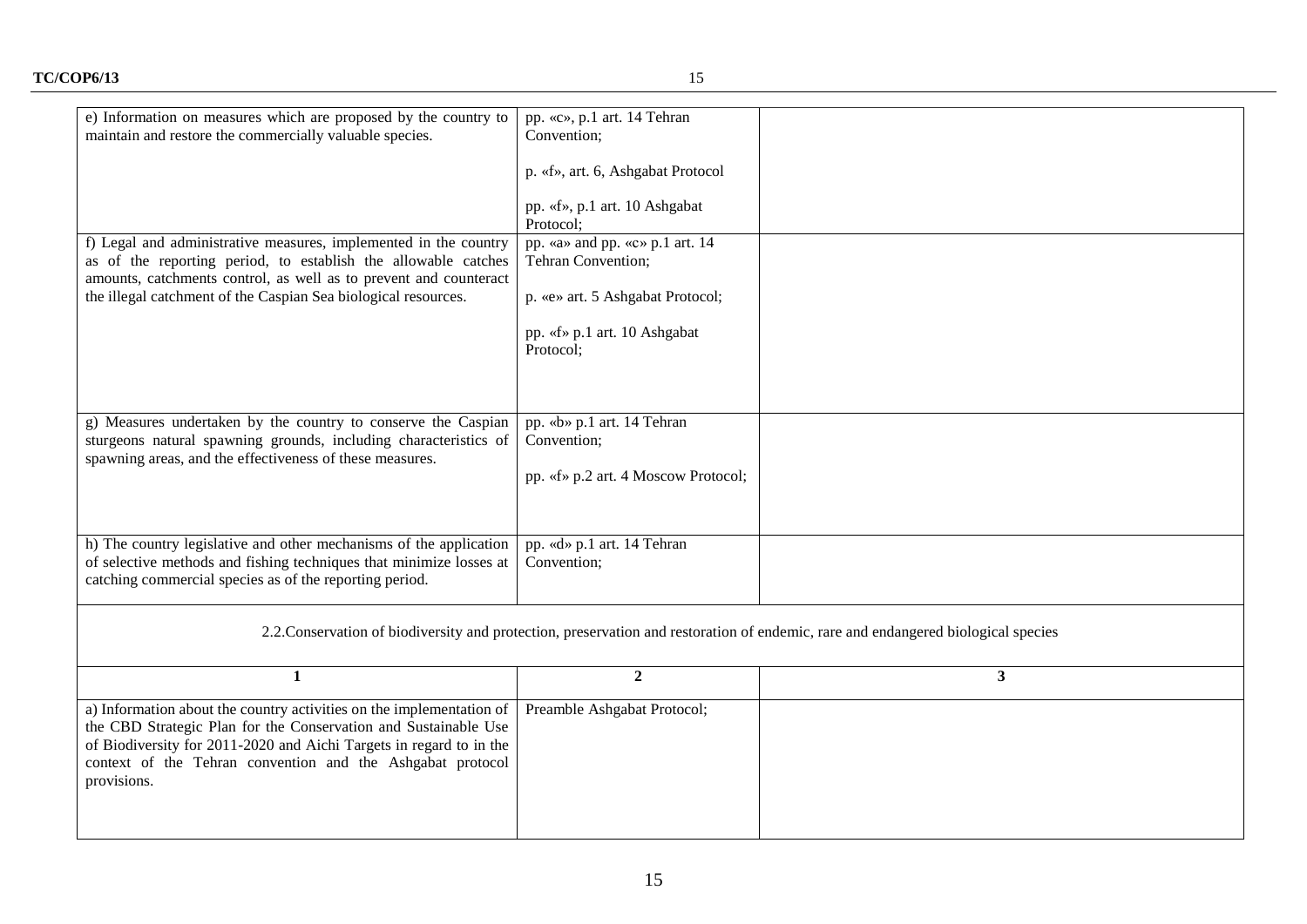| b) Information about the country application of the CBD scientific<br>criteria on identification of ecologically or biologically significant<br>marine areas in need of protection.                                                         | Preamble Ashgabat Protocol;                                                    |  |
|---------------------------------------------------------------------------------------------------------------------------------------------------------------------------------------------------------------------------------------------|--------------------------------------------------------------------------------|--|
| (Brief characteristics of the marine protected natural areas).                                                                                                                                                                              |                                                                                |  |
| c) Information on national strategies, plans and programmes in the<br>field of conservation of the Caspian Sea biological diversity and<br>specially protected natural areas/aquatoria in the Caspian Sea<br>region as of reporting period. | p. «e» art. 5, art. 12 Ashgabat<br>Protocol;                                   |  |
| (Names of the relevant plans and programs).                                                                                                                                                                                                 |                                                                                |  |
| d) Information on the country measures to ensure preservation of<br>the Caspian Sea rare and endangered species habitat.                                                                                                                    | pp. «e» p.1 art. 14 Tehran<br>Convention;<br>pp. «a» art. 5 Ashgabat Protocol; |  |
| e) Availability in the country of legal protection for the Caspian key<br>endangered species as well as for the key endangered species ex-<br>situ and in-situ as of the reporting period.                                                  | pp. «i» art. 6 Ashgabat Protocol;                                              |  |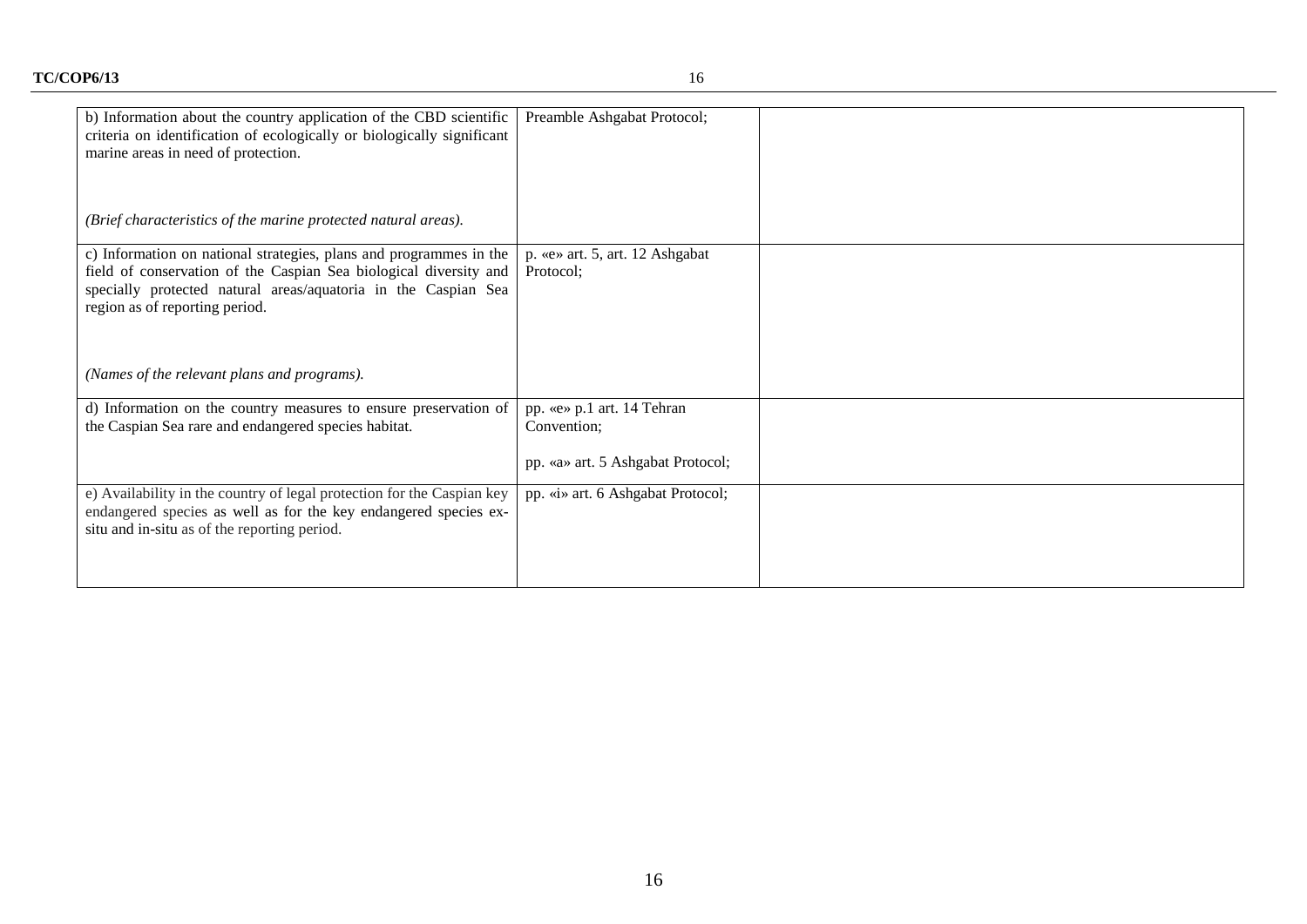| 3. Coastal Zone Management                                                                                                                                                                                                                                                                                                                                                                                                                                                                         |                                                                                                                |   |
|----------------------------------------------------------------------------------------------------------------------------------------------------------------------------------------------------------------------------------------------------------------------------------------------------------------------------------------------------------------------------------------------------------------------------------------------------------------------------------------------------|----------------------------------------------------------------------------------------------------------------|---|
| 1                                                                                                                                                                                                                                                                                                                                                                                                                                                                                                  | $\overline{2}$                                                                                                 | 3 |
| a) Information on the availability in the country, as of the reporting<br>period, of strategies, plans and programs for socio-economic<br>development that include the integrated management of land<br>affected by proximity to the Sea, with the aim to use the natural<br>resources rationally, to conserve the protected areas, including<br>wetlands connected with the Caspian Sea.<br>(Provide information about the inclusion in relevant plans and<br>programs of integrated management). | art. 12 Ashgabat Protocol;<br>p.1 art. 10 Moscow Protocol;                                                     |   |
| b) Availability of the country national plans and programs aimed at<br>reforestation and combating desertification.                                                                                                                                                                                                                                                                                                                                                                                | p. 2 art. 10 Moscow Protocol;                                                                                  |   |
| c) Information about the country measures on application of the<br>integrated approach for sustainable development of coastal zones,<br>for reducing and suspending deforestation and land degradation.                                                                                                                                                                                                                                                                                            | pp. «g», p. 2 art. 4 Moscow<br>Protocol;<br>pp. «i» art. 5 Ashgabat Protocol;<br>p. 2 art. 10 Moscow Protocol; |   |
| d) Availability of modern scientific researches which are carried<br>out in the country to form the Caspian Sea medium and long-term<br>level regime prediction.                                                                                                                                                                                                                                                                                                                                   | art. 16 Tehran Convention;                                                                                     |   |
| e) Information about the account of the coastal areas vulnerability<br>and of the coastal ecosystems natural dynamics, which depend<br>upon the Sea level fluctuation, in national programs of countries, as<br>well as at territorial planning and managing the coastal areas.                                                                                                                                                                                                                    | p. «c» art. 12 Ashgabat Protocol;                                                                              |   |
| <b>4. PROCEDURES</b>                                                                                                                                                                                                                                                                                                                                                                                                                                                                               |                                                                                                                |   |
| 4.1 Environmental Impact Assessment                                                                                                                                                                                                                                                                                                                                                                                                                                                                |                                                                                                                |   |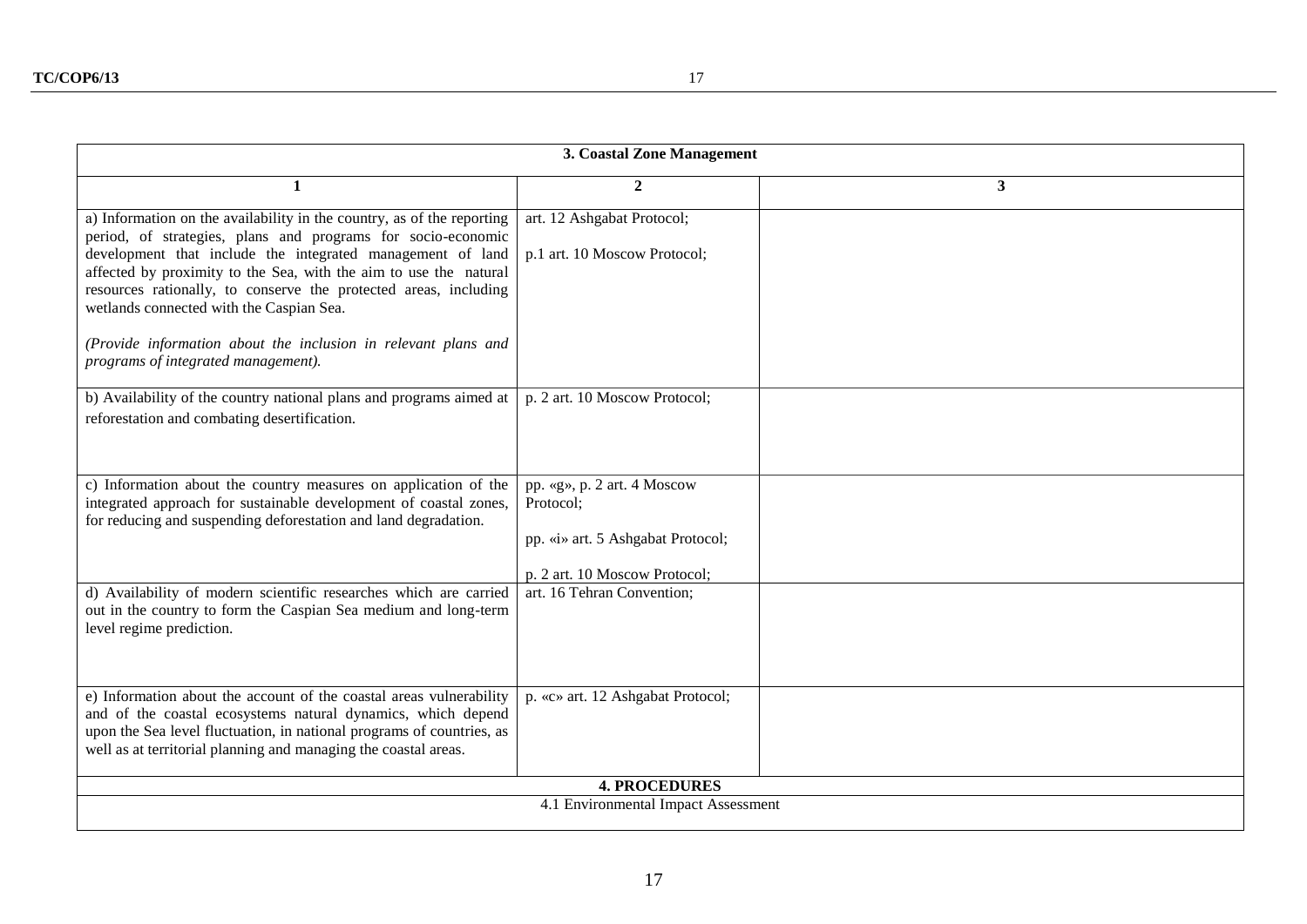| $\mathbf{1}$                                                                                                                                                                                                                                          | $\overline{2}$                                                                   | $\overline{\mathbf{3}}$ |
|-------------------------------------------------------------------------------------------------------------------------------------------------------------------------------------------------------------------------------------------------------|----------------------------------------------------------------------------------|-------------------------|
| a) Availability of necessary legislative, administrative instruments<br>in the country, as of the reporting period, to perform procedures for<br>assessing the impact on the marine environment of the Caspian Sea<br>(EIA).                          | p. 1 art. 4 draft Protocol EIA;                                                  |                         |
| b) Information about projects in the country, as of the reporting<br>period, that may have a significant negative impact on the Caspian<br>Sea marine and coastal environment.                                                                        | p. 1 art. 17 Tehran Convention;                                                  |                         |
| c) Information about availability of national guidelines on EIA for<br>land-based activities.                                                                                                                                                         | p. 1 art. 12 Moscow Protocol;                                                    |                         |
| d) Information on application of the EIA procedure in the country,<br>as of the reporting period, for planned activities, carried out on land<br>within the country, that may have an negative impact on the marine<br>environment and coastal areas. | p. 2 art. 12 Moscow Protocol;                                                    |                         |
| e) Information on application of the EIA procedure in the country,<br>as of the reporting period, as an instrument to prevent and minimize<br>negative impact on biodiversity in the Caspian Sea marine<br>environment.                               | art. 13 Ashgabat Protocol;<br>pp. «d» section «B» Annex II<br>Ashgabat Protocol; |                         |
|                                                                                                                                                                                                                                                       | 4.2 Monitoring                                                                   |                         |
| a) The country legislation on monitoring of the Caspian Sea marine<br>environment status and amendments to it as of the reporting period.                                                                                                             |                                                                                  |                         |
| b) Availability of national programs for monitoring of the marine<br>environment status as of the reporting period.                                                                                                                                   | p. 1 art. 19 Tehran Convention;                                                  |                         |
| c) Availability of the country national programs for biodiversity<br>monitoring, including assessment of habitats, dynamics<br><sub>of</sub><br>populations and endangered species as of the reporting period.                                        | pp. «b», p. 2 art. 10, pp. «g», art. 6<br>Ashgabat Protocol;                     |                         |
| d) Availability of the country national programs for monitoring of<br>invasive alien species, and organizations which perform such                                                                                                                    | p. «a» art. 7 Ashgabat Protocol;                                                 |                         |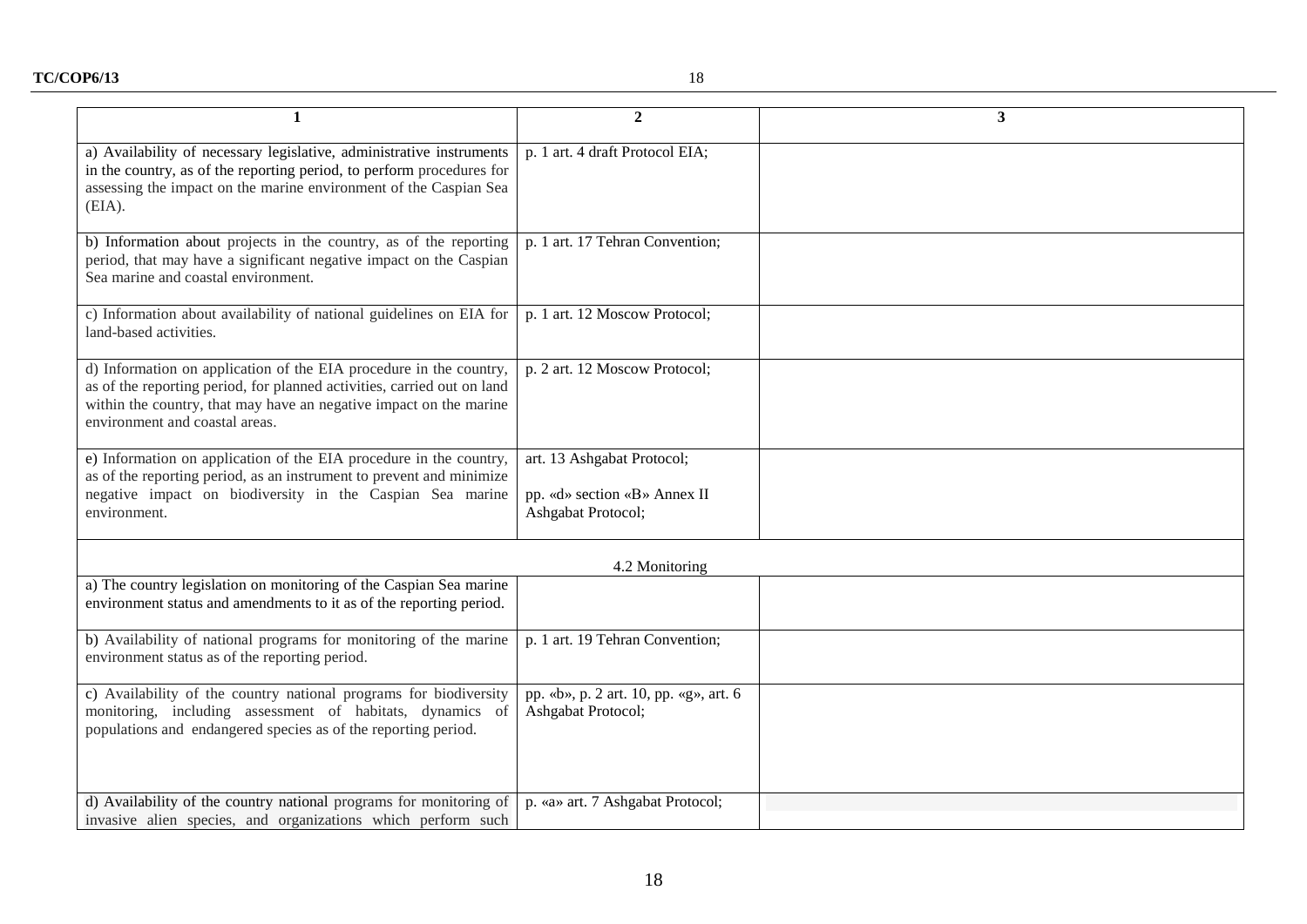| monitoring.                                                                                                                                                                                                                                                                     |                                                                       |   |
|---------------------------------------------------------------------------------------------------------------------------------------------------------------------------------------------------------------------------------------------------------------------------------|-----------------------------------------------------------------------|---|
| e) Availability of the country List of pollutants under the control,<br>and methods (criteria) for assessing the Caspian Sea marine<br>environment quality.                                                                                                                     | pp. «d», p. 1 art. 13, section «B»<br>Annex I Moscow Protocol;        |   |
|                                                                                                                                                                                                                                                                                 | 2                                                                     | 3 |
| f) Availability of laboratories or chemical analytical services in the<br>country which are involved in the intercalibrations of analytical<br>methods in the field of analytical chemistry of environmental<br>objects in cooperation with the leading research organizations. | pp. «d», p. 1 art. 13, section «B»<br><b>Annex I Moscow Protocol;</b> |   |
| g) Assessment of the Caspian Sea marine environment status as of                                                                                                                                                                                                                | p. 3 art. 19 Tehran Convention;                                       |   |
| the reporting period. Availability in the country of a periodical in<br>which the assessment of the Caspian Sea marine environment status<br>is published.                                                                                                                      | pp. «c», p. 1 art. 13 Moscow<br>Protocol;                             |   |
| 4.3 Cooperation among the Contracting Parties                                                                                                                                                                                                                                   |                                                                       |   |
| a) The country information on the development of cooperation with<br>international organizations as of the reporting period.                                                                                                                                                    | p. 4 art. 16 Moscow Protocol;                                         |   |
| (Brief information on participation in international forums,<br>meetings, conferences).                                                                                                                                                                                         |                                                                       |   |
| b) The country proposals on the development of scientific and<br>technical cooperation on the elaboration and harmonization of<br>rules, standards and procedures to reduce and control the Caspian                                                                             | p. 1 art. 18 Tehran Convention;<br>p. 2 art. 13 Moscow Protocol;      |   |
| Sea marine and coastal environment pollution from land-based                                                                                                                                                                                                                    |                                                                       |   |
| sources, as well as on the implementation of regional monitoring<br>programs and compatible national monitoring programs which                                                                                                                                                  | p. 1 art. 16 Moscow Protocol;                                         |   |
| envisage analytical control of data quality, storage and sharing.                                                                                                                                                                                                               | p. 2 art. 16 Moscow Protocol;                                         |   |
|                                                                                                                                                                                                                                                                                 |                                                                       |   |
|                                                                                                                                                                                                                                                                                 |                                                                       |   |
|                                                                                                                                                                                                                                                                                 |                                                                       |   |
|                                                                                                                                                                                                                                                                                 |                                                                       |   |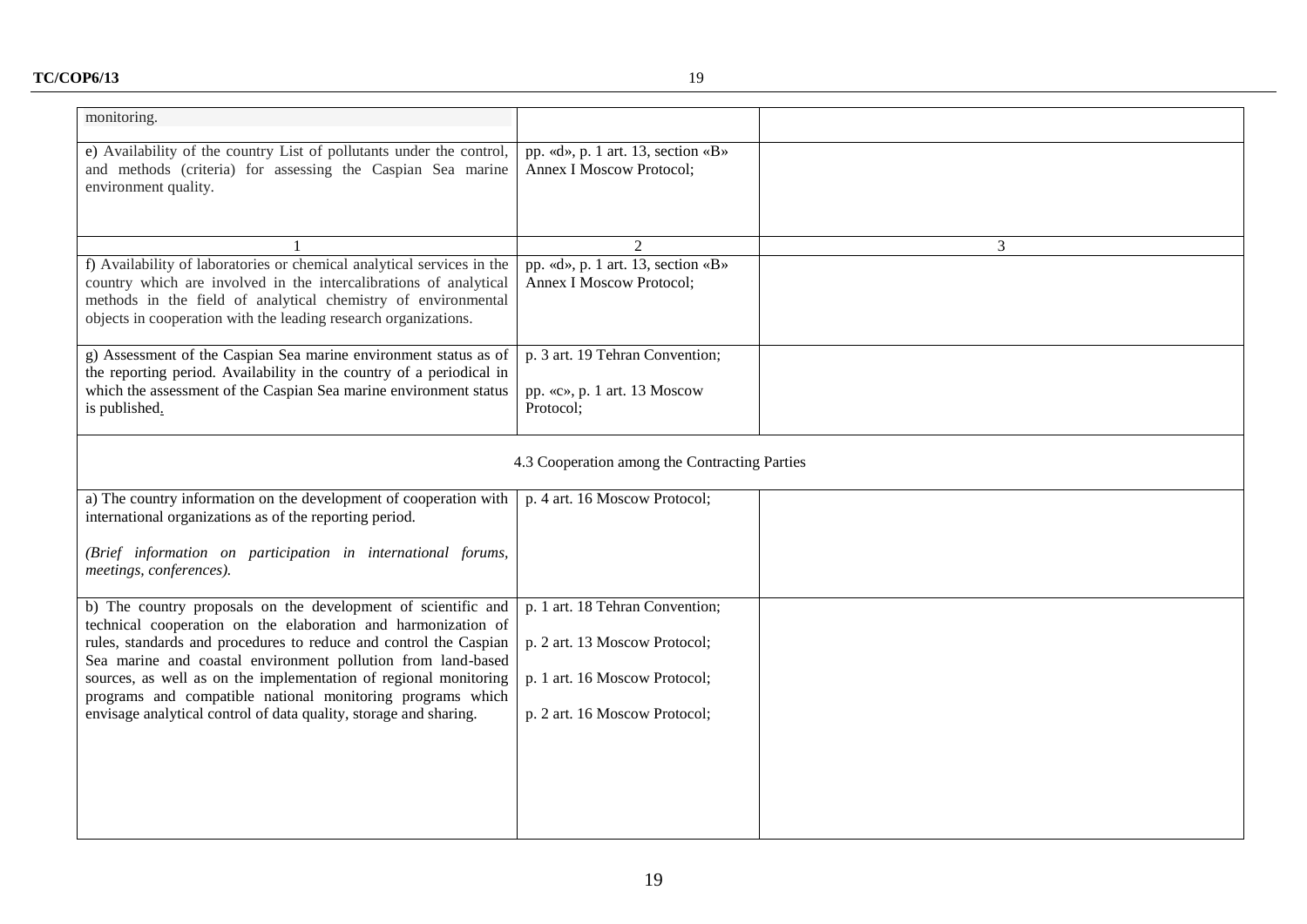| c) Proposals of the country on the development of transboundary<br>cooperation related to discharge from watercourses, flowing<br>through the territory of two or more Parties or forming a boundary<br>between them, in order to minimize pollution from land-based<br>sources.                                                                                                                                                                                                                                  | p. 2 art. 11 Moscow Protocol;                                                                                               |                         |
|-------------------------------------------------------------------------------------------------------------------------------------------------------------------------------------------------------------------------------------------------------------------------------------------------------------------------------------------------------------------------------------------------------------------------------------------------------------------------------------------------------------------|-----------------------------------------------------------------------------------------------------------------------------|-------------------------|
| d) The country proposals on the development of cooperation in the                                                                                                                                                                                                                                                                                                                                                                                                                                                 | pp. «j» art. 6 Ashgabat Protocol;                                                                                           |                         |
| field of protection and conservation of endangered species and the<br>species habitat restoration.                                                                                                                                                                                                                                                                                                                                                                                                                | p. 1, art. 16, Ashgabat Protocol                                                                                            |                         |
| 5. Public and other stakeholders participation in the implementation of the Tehran convention and the information exchange                                                                                                                                                                                                                                                                                                                                                                                        |                                                                                                                             |                         |
| $\mathbf{1}$                                                                                                                                                                                                                                                                                                                                                                                                                                                                                                      | $\overline{2}$                                                                                                              | $\overline{\mathbf{3}}$ |
| a) Information on activities undertaken by the country, as of the<br>reporting period, to involve local communities and the public into<br>the events aimed at the protection of the marine environment and<br>coastal areas against pollution from land-based sources, into the<br>activities on the control and establishment of protected areas as well<br>as public participation in the EIA procedure of the planned activity.<br>(Information on the events held under the Tehran Convention;<br>thematic). | pp. «c», p. 2 art. 10 Ashgabat<br>Protocol;<br>p. 1 art. 15 Moscow Protocol;<br>p. 4 and p. 5 art. 4 draft Protocol<br>EIA; |                         |
| b) Information about the country system of exchange of<br>information, <i>inter alia</i> for public organizations, on the Caspian Sea<br>marine environment and coastal areas status, on biodiversity<br>conservation, sustainable use of biological resources, preservation<br>of endangered species populations, as of the reporting period.                                                                                                                                                                    | p. «h» art. 6 Ashgabat Protocol;<br>art. 17 Ashgabat Protocol;<br>art. 14 Moscow Protocol;                                  |                         |
|                                                                                                                                                                                                                                                                                                                                                                                                                                                                                                                   | p. 2 art. 15 Moscow Protocol;                                                                                               |                         |
| c) Information about availability in the country of educational and<br>public awareness programs in the field of biological diversity<br>conservation, sustainable and rational use of biological resources,<br>prevention, reduction and elimination of the marine and coastal<br>environment of the Caspian Sea pollution.                                                                                                                                                                                      | pp. «a», p. 3 art. 16 Moscow<br>Protocol;<br>p. «d» art. 18 Ashgabat Protocol;                                              |                         |
|                                                                                                                                                                                                                                                                                                                                                                                                                                                                                                                   |                                                                                                                             |                         |